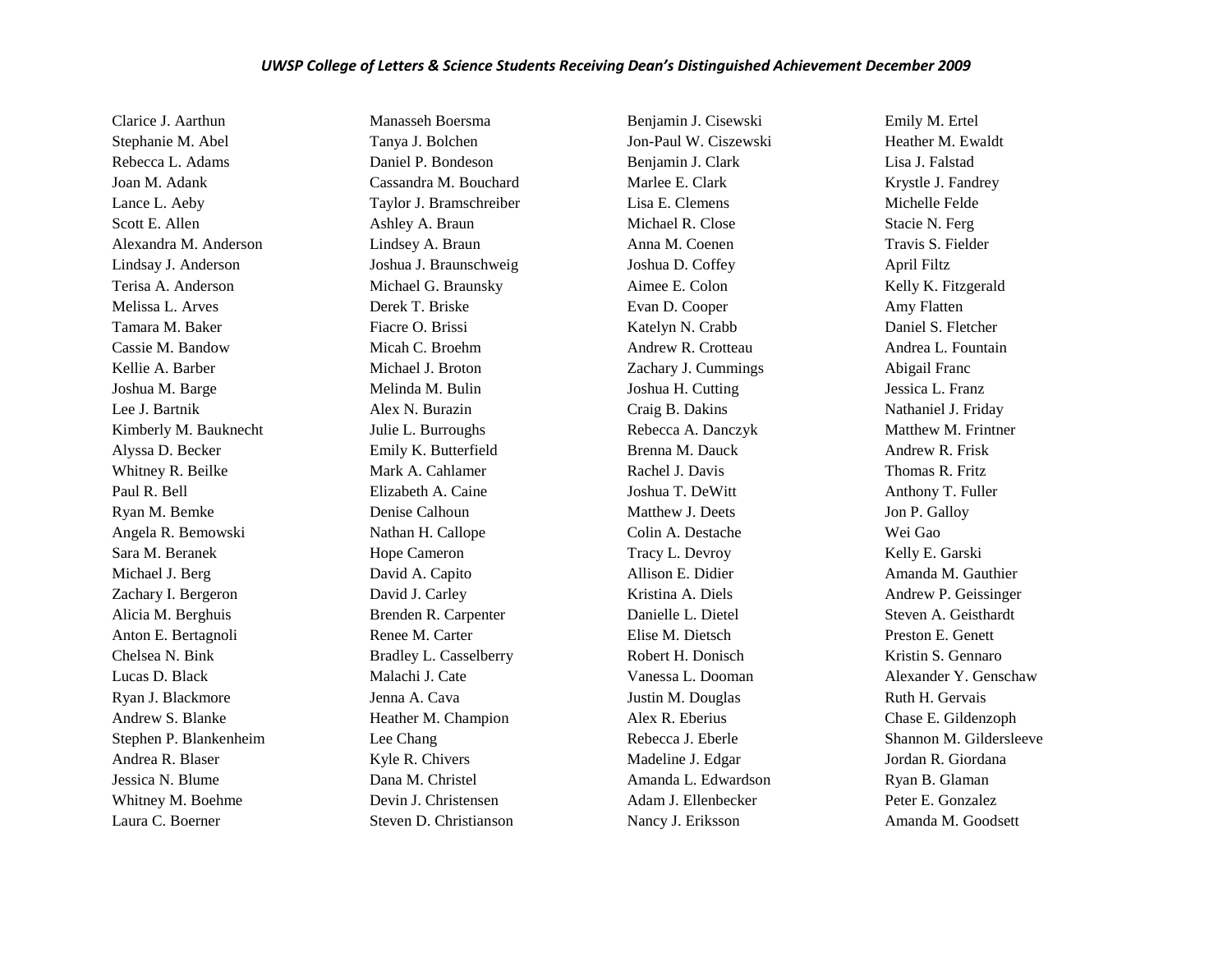## *UWSP College of Letters & Science Students Receiving Dean's Distinguished Achievement December 2009*

Kyle J. Gorski Joseph A. Gorzek Yu Sau Ki Grace Adam C. Greuel Molly A. Griffin Laura M. Griglak Heather R. Grimm Arnold S. Groehler Ryan M. Groshek Jacqueline E. Gruber Katherine J. Gruening Amanda D. Grunwald Christine C. Haak Abby M. Habeck Timothy J. Habermeyer Danielle C. Hamm Karl S. Hanke Kevin M. Hansen Daryn R. Hardwick Joy Harris Natalie E. Hartfiel Samuel M. Haugen Jessa M. Haupt Kelsey C. Hayes Scott J. Heffernon Scott A. Helgeson Jenna R. Helminski Julie Henrichs Soulou Her Michael S. Herman Carly A. Herrick Ashley M. Hesprich Kristin N. Hess Perry D. Heyn Amy L. Hibbard

Mary A. Hinkle Ryan M. Hinner Robert C. Hinrichs Jamie M. Hintz Laura A. Holm John C. Honish Joseph R. Hottenstein Christopher M. Hruska Margo E. Hubbard Eva C. Igler Craig T. Irwin Kimberly A. Jackson Charissa R. Janik Ashley M. Jankiewicz Nicholas A. Jansen Daniel R. Jenkins Alexandra R. Jicinsky Andrew M. Johnson Jennifer L. Johnson Tracy M. Johnson Amanda G. Jones Michael D. Jones Madigan E. Just Chris M. Kadolph Kyle R. Kafka Hannah M. Kalmon Nicholas A. Kalscheur Daniel E. Kalupski Hannah M. Kampschoer Kayla M. Kastenmeier Kaitlin M. Keenan Erin L. Keniry Megan M. Kessenich Andrew N. Kieffer Rebecca R. Killian

Amanda F. Kilponen Da Song Kim Andrew C. Kirkpatrick Ashley L. Kizewski Jaimie L. Klemish Justin R. Klesmith Olivia M. Klinkhammer John F. Knauf Brett R. Knorr Julia I. Koch Stacy L. Kohls Kristin J. Konieczny Ross R. Kornowske Nicole L. Kraft Eric M. Kravcik Andrew L. Krueger Stacey M. Kunde Sarah J. Kunst Yasir Khames Kuoti Kassandra A. Kurzinski Jason L. Ladwig Dean R. Lambert Jacinta L. LanderosValerie J. Landowski Sarah M. Lang Kyle M. Lange Shelby M. Langreck Kara J. Laursen Danielle N. Lee Jim Lee Joshua T. Lee Steven M. Lenz Christopher G. Leonard Andrew C. Letson Carly J. Lewandowski

Marcus A. Lewandowski Li Li Renee B. Liebe Jessica M. Lila Kristina R. Linder Angela M. Linjer Douglas W. Lloyd Jillian F. Loeser Ben J. Lofgren Yia Lor Melissa N. Lorenz Elizabeth A. Loth Tahlia R. Luedtke Lindsay J. Lukes Joclyn R. Lutz Jeffrey D. Machovec Nicole A. Mackie Marcus T. Mahnke Ashley M. Majewski Lana J. Maki Nyssa Maki Richard A. Manthe Jenay E. Manydeeds Shaun R. Marcott Katherine A. Marichal Darejani Markozashvili Maggie S. Marohl Rachel R. Maslakow Amanda M. Mather Taylor A. Maxwell Jason R. Mayer Molly K. McConnell Jeffrey J. McKee Aaron D. McTavish Zachary A. Meadows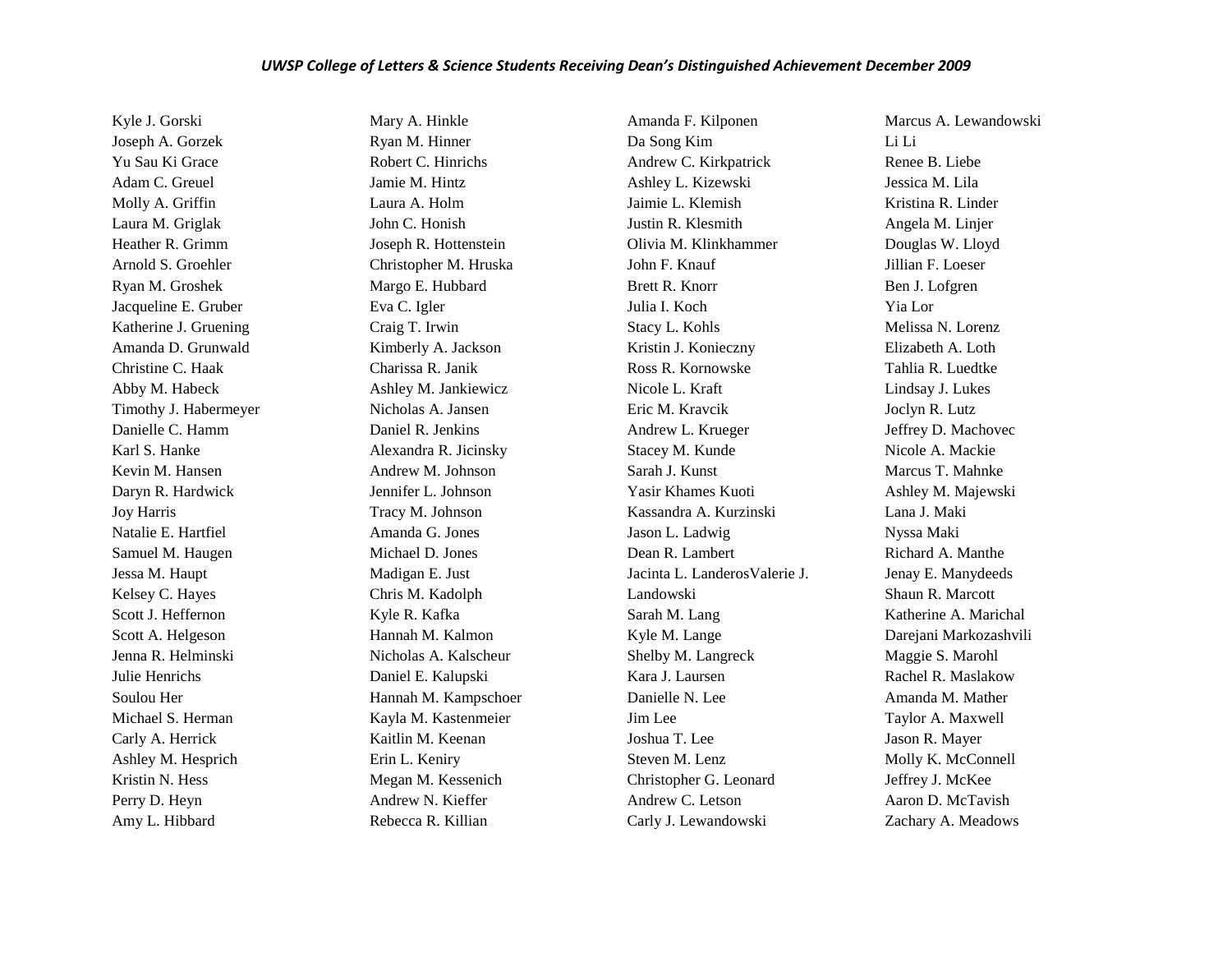## *UWSP College of Letters & Science Students Receiving Dean's Distinguished Achievement December 2009*

Brian S. Megee Eric J. Meinnert Matthew J. Meis Curtis E. Meister Michelle M. Mertely Melissa J. Meyer Randa L. Meyer Marci A. Mihalko Alyssa E. Miller Tiffany L. Miller Yuri Mochida Melissa M. Monette Catherine M. Morrow Joseph K. Motacek Marcus R. Mueller Omar M. Muhyar Kyle S. Mumm Peter T. Munck Jonathan P. Murphy Lucas W. Muzynoski Benjamin A. Natzke Lori L. Natzke Stephany C. Nellessen Edmund R. Nelson Kendra O. Ness Luke A. Neubauer Sarah E. Newby Connor Newcomb Tracy E. Newell Diem K. Nguyen Thanh Tam Nguyen Laura R. Nieland Alexander P. Niznik Katherine R. Nockerts Shannon E. OBrien

Hannah M. OConnell Lucas C. OConnell Sara M. OMeara Spencer T. Oberstadt Cole D. Oestreich Tracey A. Oudenhoven Benjamin D. Owen Eric J. Pahl Jessica A. Palumbo Kelly M. Pardy Richard W. Parmentier Forest J. Passineau Ashley K. Patza Trina J. Pearson Alex A. Pecor Justin M. Perket Adam J. Peterson Sarah J. Peterson Jordan B. Petit Christopher J. Petrie Kimberly M. Pillsbury Nicholas R. Pilsner Liza J. Piltz Jessica M. Pintens Jessilyn J. Piontek Patricia A. Piskula Andrea Plascencia Josiah E. Popp Phillip J. Potter Jake L. Pourchot Elsa C. Prahl John J. Pryle Brooke K. Radant Derek D. Radtke Andrea J. Raley

Angelica M. Ransom Amanda A. Reininger Mehgan M. Reiter Qianwei Ren Jordan C. Rennicke Stephanie A. Rettenmeier Jordan R. Rhode Andria E. Rice Emanuel A. Rivera Stephanie R. Roberts Henry E. Robinson Kayla M. Robinson Terra L. Rock Mary C. Roe Ross D. Rortvedt Meghan A. Rossmanith Bryanna C. Rossmiller Corey T. Rothrock Christopher A. Roubique Sierra M. Rozmenoski David J. Rudolph Amanda H. Ruhoff Cory A. Rusch Matthew J. Rush Timothy J. Rushmer Erika K. Russell Ryan M. Rutledge Giana M. Saari Emily A. Sage Guus Sanders Clorissa N. Santiago John P. Santy Tricia N. Schaufenbuel Jeffrey A. Schinker Anissa J. Schmeeckle

Samantha L. Schmid Johanna E. Schmidt Kody C. Schmidt Randal N. Schmit Cari A. Schmitz Rebecca E. Schmitz Sonia M. Schneider Michael C. Schoenfeld Eric A. Schreiber Cassondra N. Schroeder Andrew J. Schultz April D. Schulz Stephen R. Schwandt James M. Scott Steven J. Seamandel Logan C. Seipel Paige M. Selbo Eric Bradley Semling Ambud Sharma Karanel L. Sheahan Ryan J. Sheldon Stevie R. Sheppard Rachel B. Siebers Randall B. Siedschlag Jeremiah J. Siegel Aldis P. Siltumens Mary F. Simon Hannah R. Simonson Kayla S. Skotzke Samantha A. Smetana Hanna R. Smith Reginald J. Smith Emily M. Smits Erick N. Smogoleski Steven J. Smongeski